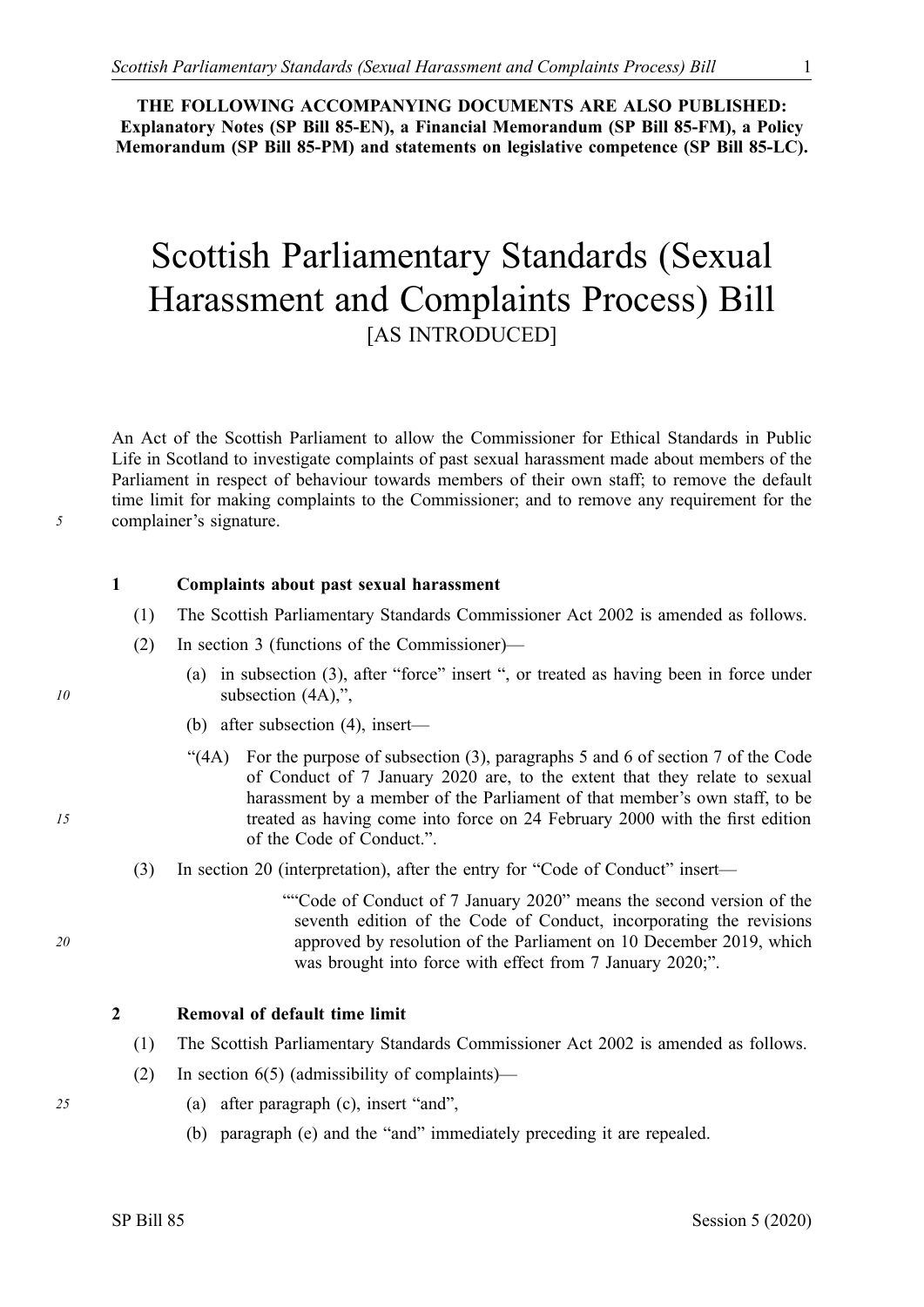# **3 Removal of requirement for signature**

- (1) The Scottish Parliamentary Standards Commissioner Act 2002 is amended as follows.
- (2) In section 6 (admissibility of complaints), in subsection (5)(b), the words ", is signed by that person" are repealed.
- *5* (3) In section 11 (withdrawal of a complaint), in subsection (1), the words "which is signed by the complainer" are repealed.

# **4 Commencement**

- (1) This section and section 5 come into force on the day after Royal Assent.
- (2) The other provisions of this Act come into force at the end of the period of 6 months beginning with the day of Royal Assent.
- (3) For the avoidance of doubt, the modifications of the Scottish Parliamentary Standards Commissioner Act 2002 made by section 1 do not apply in relation to complaints received by the Commissioner for Ethical Standards in Public Life in Scotland before the day on which that section comes into force.

# *15* **5 Short title**

The short title of this Act is the Scottish Parliamentary Standards (Sexual Harassment and Complaints Process) Act 2021.